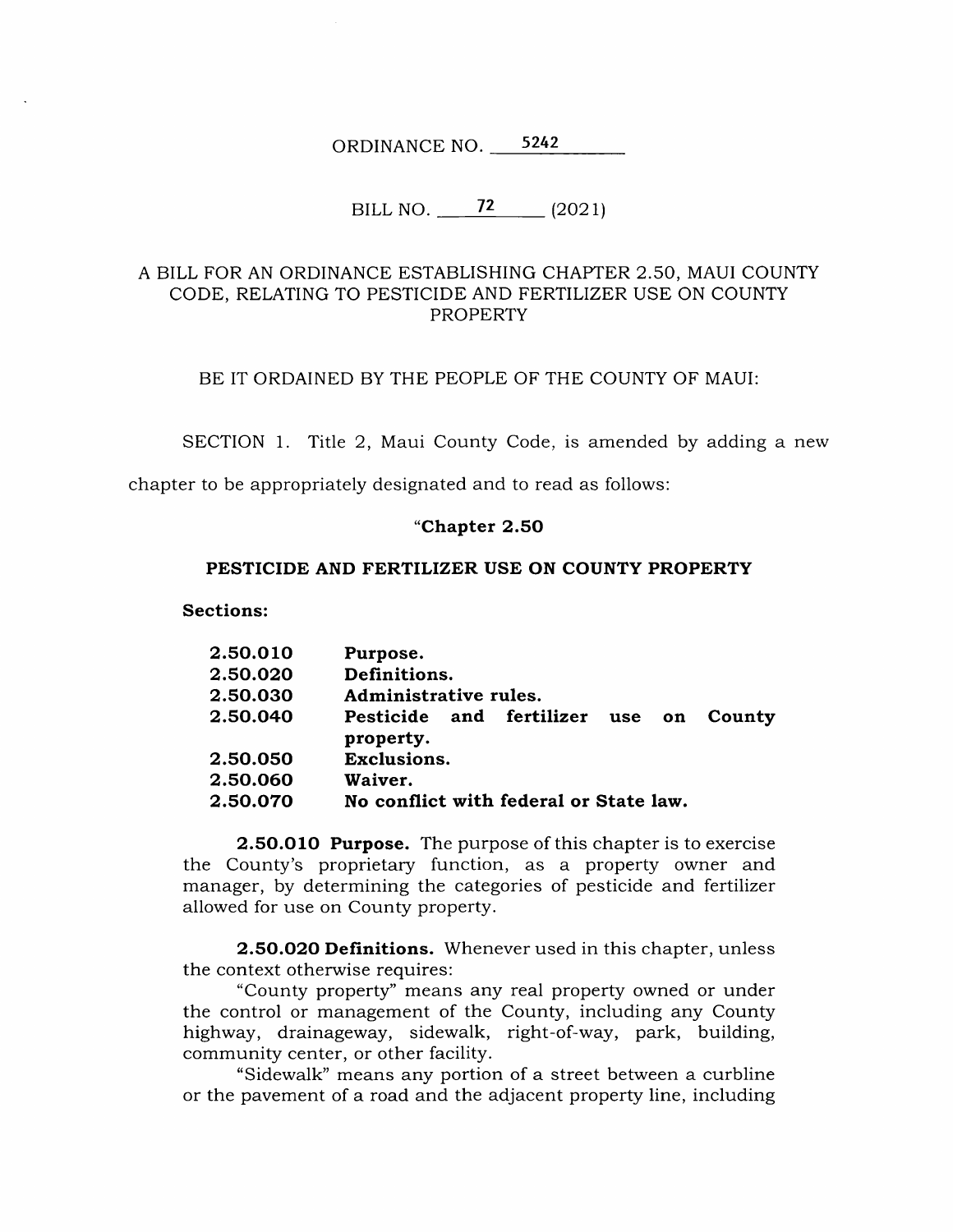any setback area acquired by the County for road-widening purposes.

2.50.030 Administrative rules. The director of public works may adopt administrative rules to implement this chapter.

2.50.040 Pesticide and fertilizer use on County **property.** A. The following are allowed for use on County property:

Pesticides and fertilizers listed as "allowed" on the National List of Allowed and Prohibited Substances as listed 1. in title 7 Code of Federal Regulations 205.601, 205.603, 205.605, and 205.606.<br>2. "Minimum

Minimum risk pesticides" exempt from registration under the Federal Insecticide, Fungicide, and Rodenticide Act, as provided in title 40 Code of Federal Regulations section  $152.25(f)$ .<br>3. The following. wl 2.

The following, when used in compliance with manufacturer specifications:<br>a. Disinfectants.

germicides, bactericides, a. miticides, and virucides.

> Insect repellents. b.

Rat and rodent extermination products. c.

Swimming pool supplies. d.

General use paints, stains, and wood preservatives, and sealants. e.

> Citric acid. f.

Unless a waiver is approved under section 2.50.060, use of pesticides and fertilizers on County property not allowed under section 2.50.040(A) is prohibited, except that otherwise prohibited pesticides may be used to control: B.

Mosquitoes. 1.

Animals or insects, such as fire ants or termites, that may cause damage to buildings and structures. 2.

Invasive species whose introduction does, or is likely to, cause economic or environmental harm or harm to human health. 3.

This chapter does not apply to property subject to any State executive order that is not managed or controlled by the County, County agricultural parks, or County property used for agricultural purposes. 2.50.050 Exclusions.

2.50.060 Waiver. A. Agencies may apply to the council for a waiver from section 2.50.040 prior to the use of a prohibited pesticide or fertilizer.<br>B. The waive

The waiver application must include: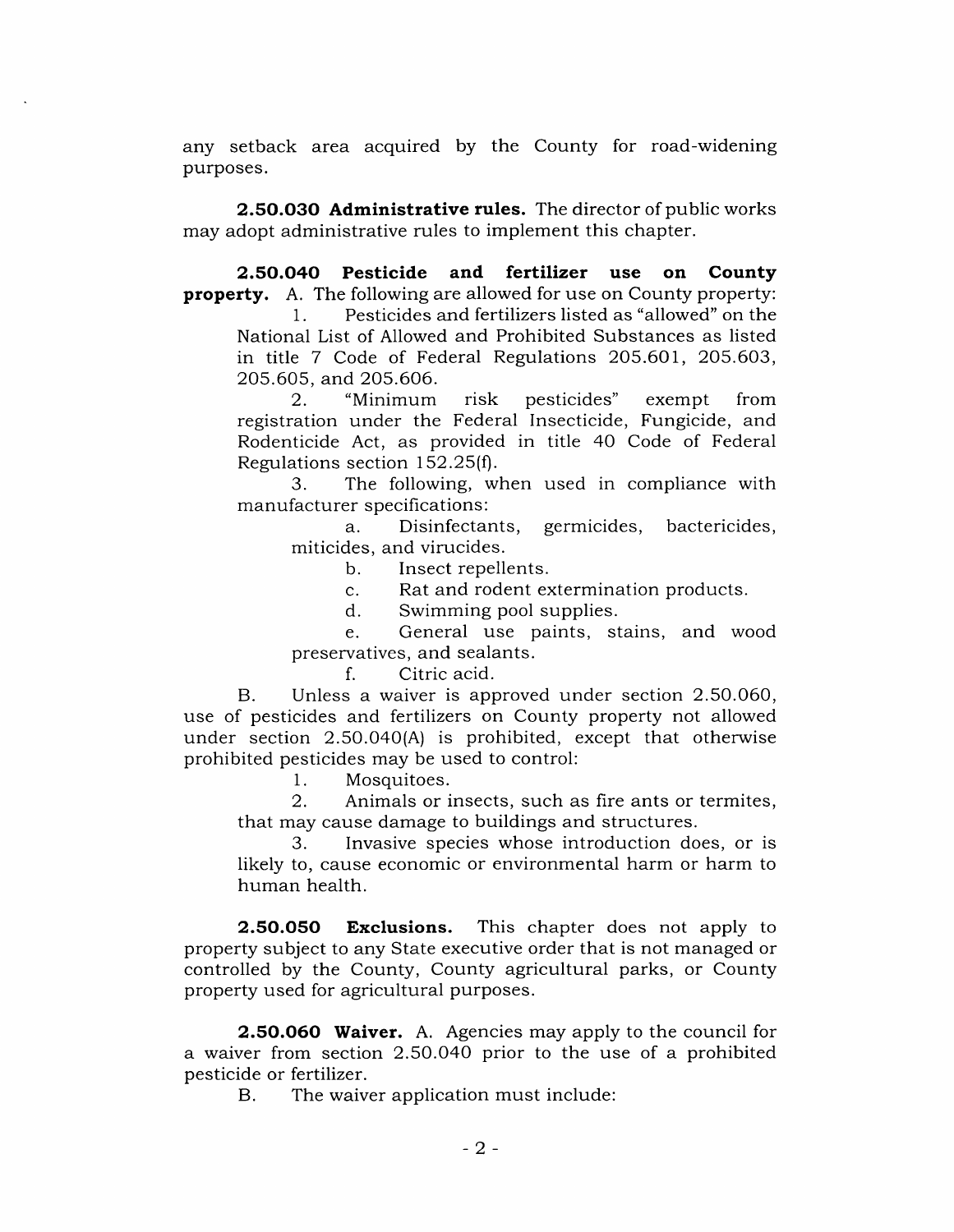A location map for the proposed usage area. 1.

A landscape plan. 2.

Photographs of areas and vegetation. 3.

A summary of the existing plants, soils, and environmental conditions for each area. 4.

A history of vegetation management practices, including fertilizer and pesticide application amounts, and frequency. 5.

Cost estimates and a timeline. 6.

Information on how the public's health and safety 7. is threatened.

8. An evaluation and list of the results of alternative methods and materials.

An explanation of how the application of otherwise prohibited substances will, to the greatest extent practical, minimize the impact of the application on abutting properties, human health, and the environment.  $\mathbf{Q}$ 

The council may approve a waiver or waiver extension by resolution upon finding the following: C.

A situation exists that threatens the public's 1. health and safety.<br>2. Altern

Alternative control methods and allowed substances have been evaluated and determined to be insufficient.

3. The application of otherwise prohibited substances will, to the greatest extent practical, minimize the impact of the application on abutting properties.<br>D. Waivers may be granted for a period of up

Waivers may be granted for a period of up to two years, and may include conditions such as signage to protect public health and safety.

Waiver extension requests must be submitted at least ninety days prior to the expiration date and must include the same information as a waiver application. E.

If the council fails to approve or disapprove a waiver application or waiver extension request by resolution within one hundred eighty days, the application or request will be automatically approved. F.

2.50.070 No conflict with federal or State law. Nothing in this chapter will be interpreted or applied so as to create any requirement or duty in conflict with any federal or State law."

SECTION 2. Except for pesticide and fertilizer use at the War Memorial

Stadium Complex, Ichiro "Iron' Maehara Baseball Stadium, and Waiehu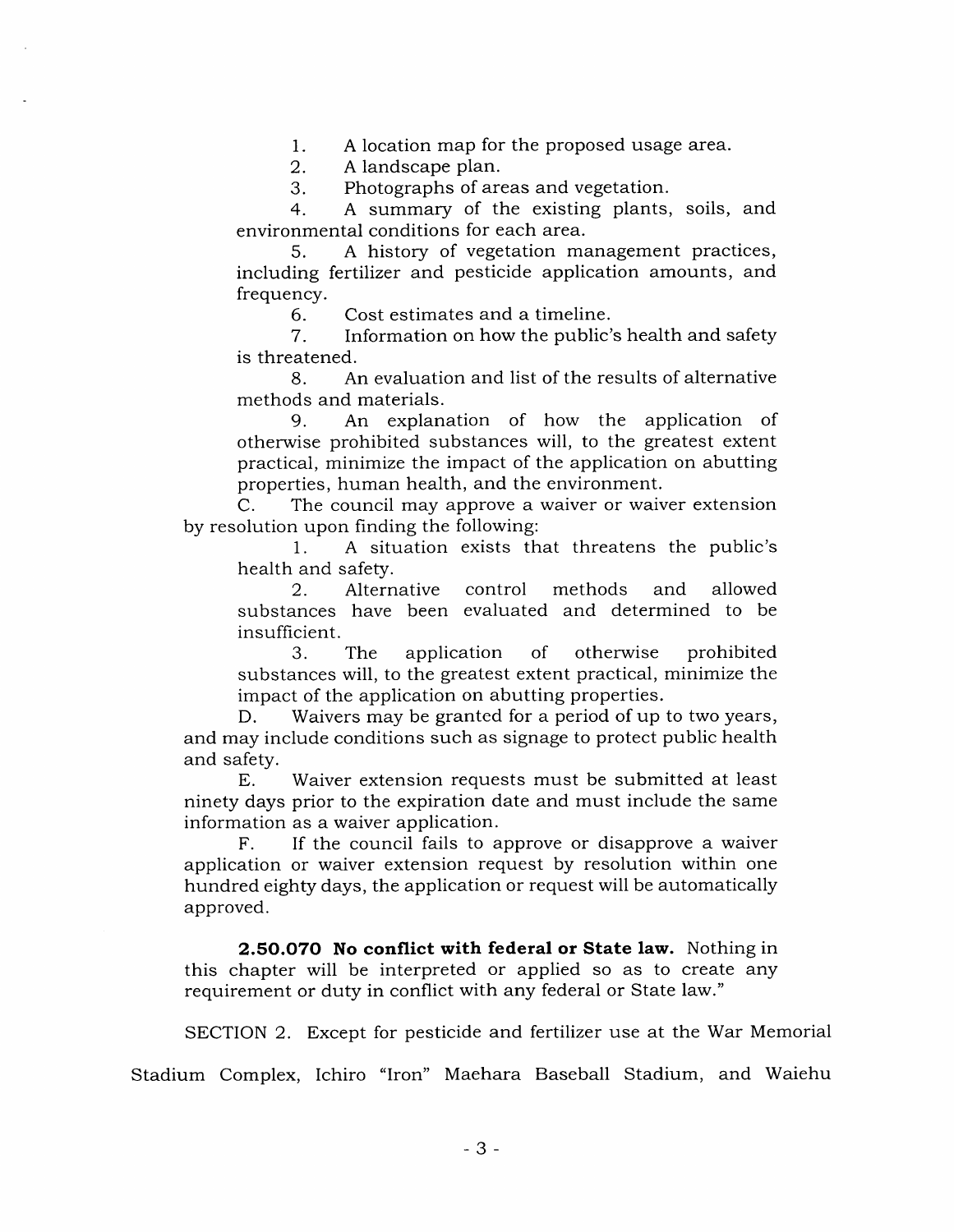Municipal Golf Course, this Ordinance takes effect one year after its approval. This Ordinance takes effect two years after its approval for pesticide and fertilizer use at the War Memorial Stadium Complex and Ichiro "Iron" Maehara Baseball Stadium. This Ordinance takes effect three years after its approval for pesticide and fertilizer use at the Waiehu Municipal Golf Course.

APPROVED AS TO FORM AND LEGALITY:

/s/ Stephanie M. Chen

STEPHANIE M. CHEN Department of the Corporation Counsel 2021-1245/2021-0161 2021-08-12 Bill 72 Ch. 2.50 relating to pesticide and fertilizer paf:nas:21-242b